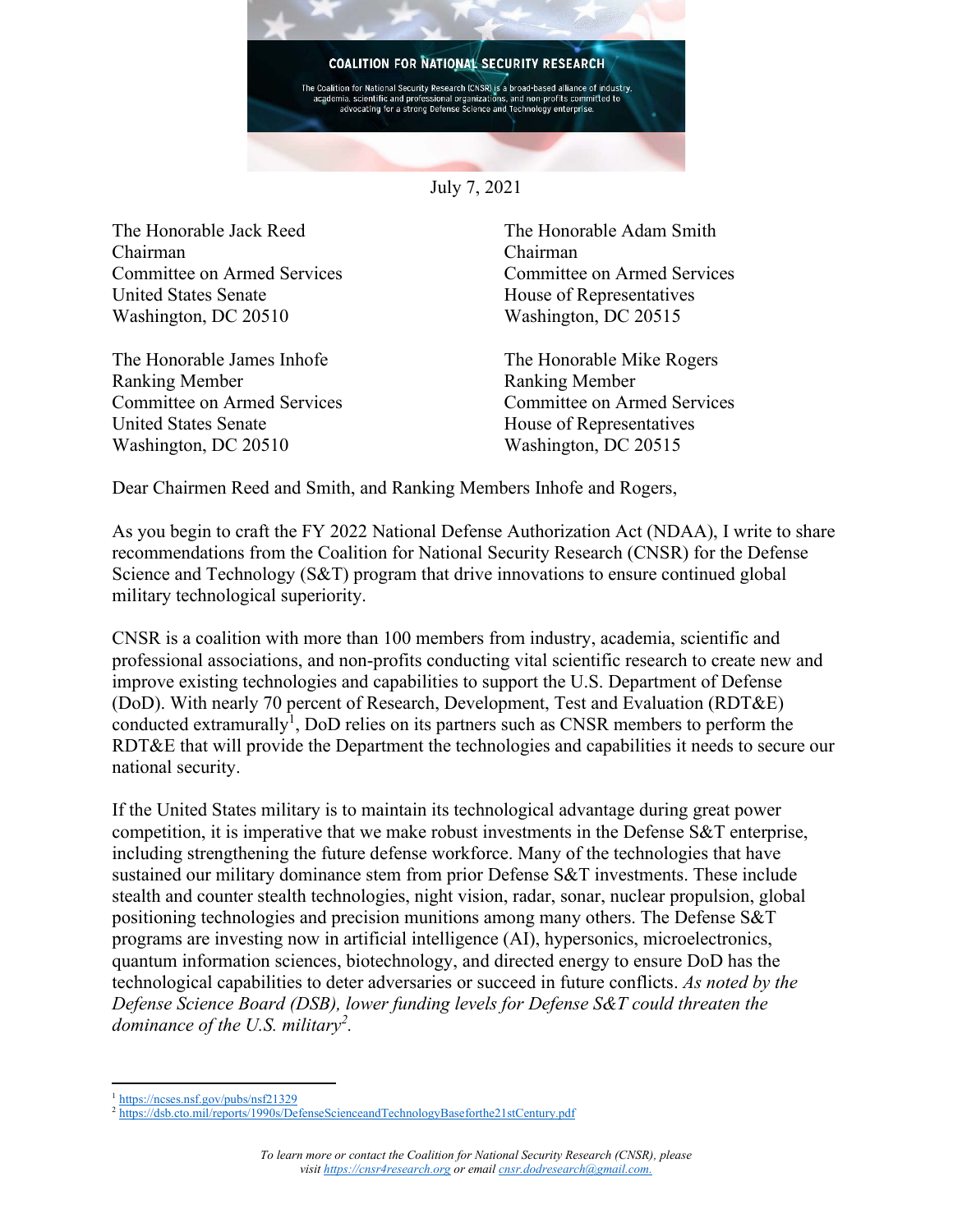## *FY 2022 Defense S&T Recommendations*

The Biden-Harris Interim National Security Strategic Guidance states that the United States will double down on science and technology investments and support cutting-edge technologies and capabilities that will advance our military and national security in the future<sup>3</sup>. In addition, the National Defense Strategy *(NDS)* calls for establishing an unmatched twenty-first century national security innovation base and sustaining Joint Force military advantages<sup>4</sup>. Unfortunately, *the FY 2022 budget fails to meet the commitment in the Interim National Security Strategic Guidance and request the appropriate resources to implement the NDS.*

While the budget requests the largest Research, Development, Test and Evaluation (RDT&E) top line ever, it simultaneously calls for cutting Defense S&T funding within the larger portfolio by *13%* or more than *\$2.1 billion*. The budget also requests cutting defense basic research, the type of research that makes discoveries to enable future technologies and military capabilities, by *14.5%* or more than *\$388 million*. Furthermore, even the Office of Management and Budget documents that calculate research and development (R&D) slightly differently than DoD, demonstrate the cuts requested – *1%* cut for defense R&D; *11%* cut for defense basic research and 16% cut for defense applied research<sup>5</sup>. With China investing three times more annually in R&D than the U.S. and likely to be the world's top R&D performer in the near future<sup>6</sup>, now is not the time to cut funding for the DoD's primary programs that create new technologies and capabilities – as well as to help train the next generation defense workforce – to ensure the U.S. military maintains its global dominance.

The FY 2022 budget proposes more than just cutting the Defense S&T program below FY 2021 Congressionally enacted levels, it proposes to cut certain research programs below levels requested in the FY 2021 budget request. More specifically, DoD requested fewer resources compared to its last budget request for overall 6.1 defense basic research; Army University Research Initiatives; Army applied research; Navy basic research; Air Force basic research; Air Force applied research; DTRA Basic Research Initiatives; and Defense-Wide basic research. This de-emphasis on supporting the kind of research that maintains our technological and strategic advantage over adversaries developing advanced capabilities puts the military at a competitive disadvantage. Condoning this proposed budget will have many negative, sustained implications for our national security in the short-term and long-term.

*CNSR urges Congress to reject cuts requested in the FY 2022 budget for the Defense S&T program and increase authorized funding by least 6% consistent with the recommendations from the National Defense Strategy Commission<sup>7</sup> ; DSB<sup>8</sup> ; National Security Commission on Artificial Intelligence (NSCAI)<sup>9</sup> ; National Academies<sup>10</sup>; CNAS<sup>11</sup>; House Armed Services* 

<sup>5</sup> [https://www.whitehouse.gov/wp-content/uploads/2021/05/ap\\_14\\_research\\_fy22.pdf](https://www.whitehouse.gov/wp-content/uploads/2021/05/ap_14_research_fy22.pdf)

<sup>&</sup>lt;sup>3</sup> <https://www.whitehouse.gov/briefing-room/statements-releases/2021/03/03/interim-national-security-strategic-guidance/>

<sup>4</sup> <https://dod.defense.gov/Portals/1/Documents/pubs/2018-National-Defense-Strategy-Summary.pdf>

<https://ncses.nsf.gov/pubs/nsb20203>

<sup>7</sup> <https://www.usip.org/sites/default/files/2018-11/providing-for-the-common-defense.pdf>

<sup>8</sup> <http://www.dtic.mil/dtic/tr/fulltext/u2/a403874.pdf>

<sup>9</sup> <https://www.nscai.gov/wp-content/uploads/2021/03/Full-Report-Digital-1.pdf>

<sup>&</sup>lt;sup>10</sup> <https://www.nap.edu/catalog/11463/rising-above-the-gathering-storm-energizing-and-employing-america-for>

<sup>&</sup>lt;sup>11</sup> <https://www.cnas.org/publications/commentary/sharpening-the-u-s-militarys-edge-critical-steps-for-the-next-administration>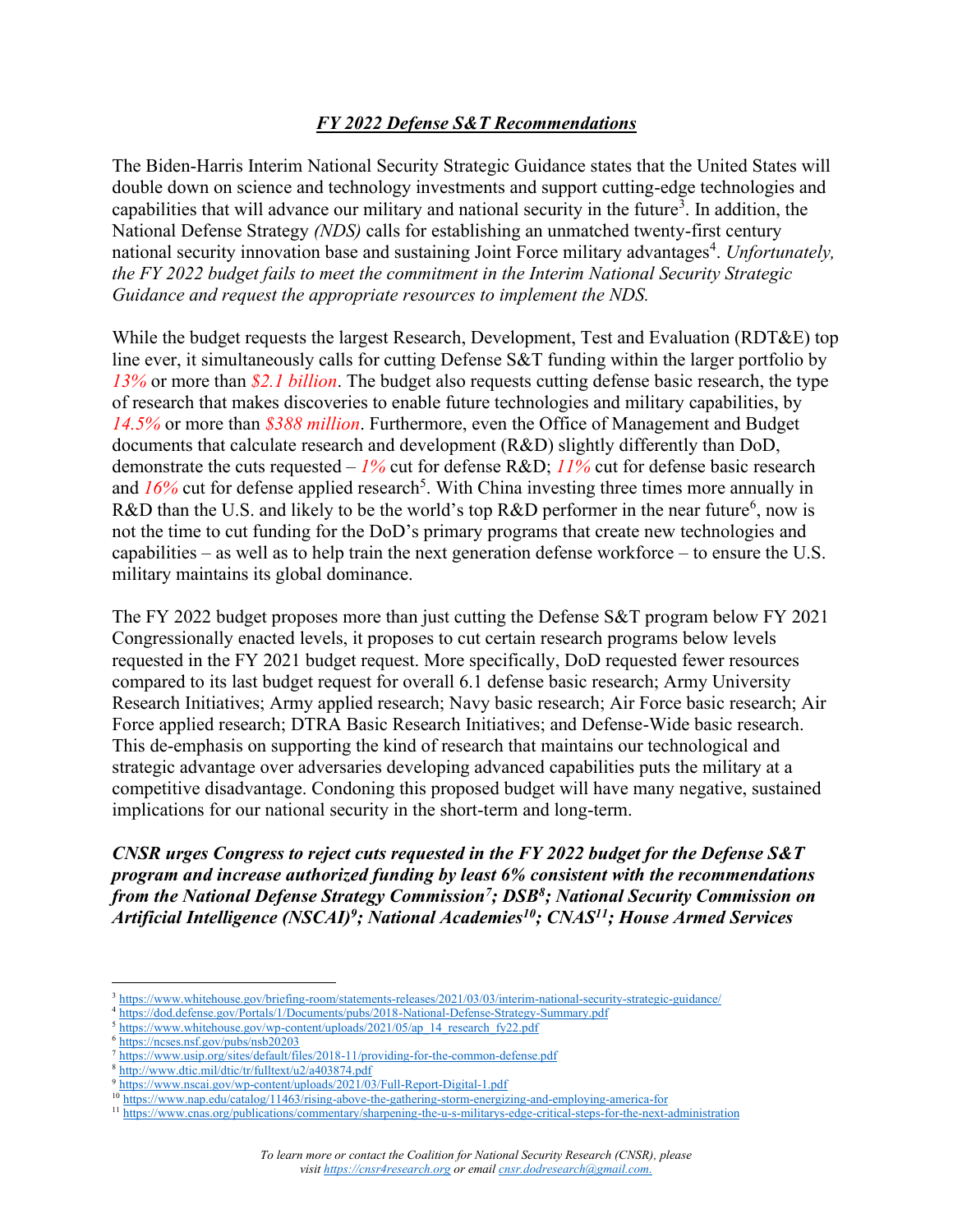*Committee's Future of Defense Task Force<sup>12</sup>; Council on Competitiveness<sup>13</sup>; and American Academy of Arts and Sciences<sup>14</sup> .* 

# *FY 2022 Defense Basic Research Recommendations*

For decades, the defense basic research programs have provided the scientific breakthroughs to give the warfighter the weapons and infrastructure needed to succeed. Capabilities that help ensure our national security – such as advances in hypersonics testing, various quantum technologies, semiconductors critical to defense radar systems, solar cell efficiency, laser technologies, stealth capabilities, night vision, GPS, sonar, radar, precision munitions, biosensors, and near-real-time delivery of battlefield information – all derive from defense basic research. If we plan to succeed in this time of great power competition, we cannot underinvest in the long-term basic research that will provide U.S. military with new transformational capabilities.

Unfortunately, the FY 2022 budget request calls for slashing funding for defense basic research. It also requests Congress eliminate important regional capacity building and workforce development programs such as the Defense Established Programs to Stimulate Competitive Research (DEPSCoR). DoD often relies on scientists and engineers on an as-needed basis. It is critical that the Department support communities in states that typically are not involved in defense research -- not doing so could significantly slow down innovation and limit talent development opportunities for future scientists and engineers which are just beginning to emerge. As such, CNSR urges Congress to restore funding for DEPSCoR and other defense basic research programs mentioned in this letter.

# *University Research Initiatives*

The FY 2022 budget request would cut University Research Initiatives (URIs) by more than *20%* which means funding at levels below 2005, adjusted for inflation. Given that universities and colleges perform the majority (55%) of DoD-funded basic research<sup>15</sup>, this type of research that creates paradigm shifts in DoD's technological capabilities, cutting URIs this significantly will not only harm defense innovation efforts, but also workforce development since basic research funding often attracts the most creative minds in fields of critical interest to  $DoD^{16}$ .

A program within URIs, the Multidisciplinary University Research Initiative (MURI) regularly produces revolutionary new military technologies and has become an essential skunkworks for create innovation<sup>17</sup>. Domestic semiconductor manufacturing, advances in quantum computing and communication, military drones, nanotechnology, sensors enabling navigation in GPS compromised environments, counter-stealth capabilities, enhanced optical sensing for intelligence, surveillance, and reconnaissance (ISR) missions, biological detection capabilities and explosive detection capabilities all stem from MURI-sponsored university basic research.

<sup>12</sup> [https://armedservices.house.gov/\\_cache/files/2/6/26129500-d208-47ba-a9f7-25a8f82828b0/6D5C75605DE8DDF0013712923B4388D7.future](https://armedservices.house.gov/_cache/files/2/6/26129500-d208-47ba-a9f7-25a8f82828b0/6D5C75605DE8DDF0013712923B4388D7.future-of-defense-task-force-report.pdf)[of-defense-task-force-report.pdf](https://armedservices.house.gov/_cache/files/2/6/26129500-d208-47ba-a9f7-25a8f82828b0/6D5C75605DE8DDF0013712923B4388D7.future-of-defense-task-force-report.pdf)

<sup>&</sup>lt;sup>13</sup> https://www.compete.org/reports/all/202

<sup>&</sup>lt;sup>14</sup> [https://www.amacad.org/sites/default/files/publication/resources/Perils-of-Complacency\\_Full-Report\\_1.pdf](https://www.amacad.org/sites/default/files/publication/resources/Perils-of-Complacency_Full-Report_1.pdf)

<sup>15</sup> <https://ncses.nsf.gov/pubs/nsf21329>

<sup>&</sup>lt;sup>16</sup> <https://dsb.cto.mil/reports/2010s/BasicResearch.pdf>

<sup>17</sup> <https://www.ida.org/idamedia/Corporate/Files/Publications/IDA.../STD/D-5361.pdf>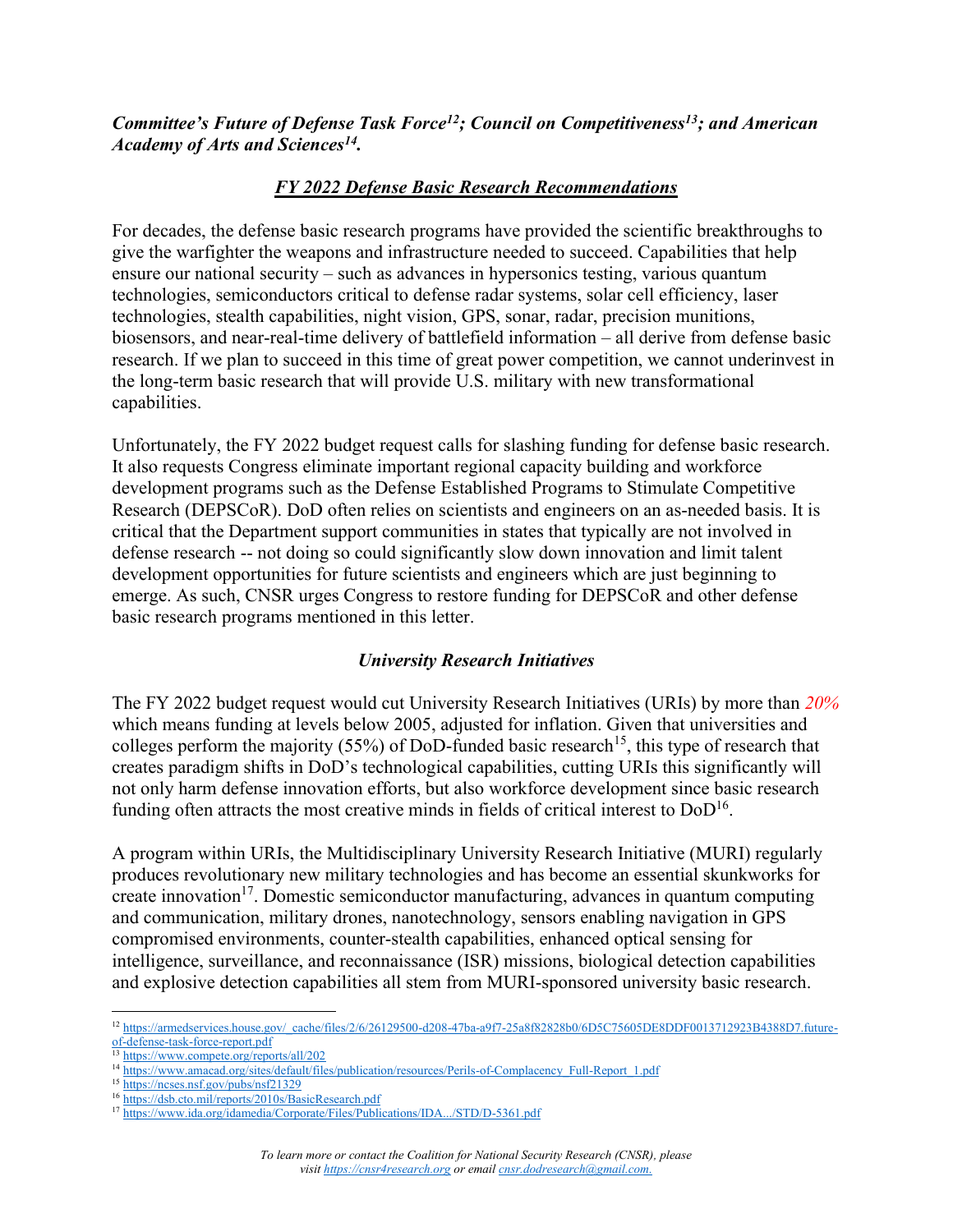Unfortunately, the FY 2022 budget request proposes to fund MURIs at levels below FY 2005, adjusted for inflation. This will only exacerbate the fact that the program is already dramatically underfunded. *According to DoD, the MURI program received 365 proposals in FY 2020 but was only able to make 26 awards – leaving 339 proposals unfunded including 32 potentially gamechanging research projects that were determined to be worthy of funding but were not due to a lack of appropriations.* Not funding potentially revolutionary defense scientific research will hurt our ability to maintain global military technological superiority.

In addition, the situation is similar for the Defense University Research Instrumentation Program (DURIP), which provides infrastructure and equipment support to build universities' capacity to conduct defense-relevant research. The FY 2022 budget request proposes to fund DURIP at levels below FY 2010, adjusted for inflation, further underfunding this program. *According to DoD, the DURIP program received 724 proposals in FY 2020 but was only able to make 172 awards – leaving a staggering 552 proposals unfunded including 229 critical infrastructure and equipment projects that were determined to be worthy of funding but were not funded due to a lack of appropriations.* If universities and colleges do not have the infrastructure and equipment necessary to do unique defense research, the DoD will potentially lose its biggest source of support for developing new capabilities.

*We respectfully request that you increase authorized funding for each URI and require that the additional dollars be used to support the MURI & DURIP programs.* We request that these increases not come at the expense of other initiatives funded under these program elements. We strongly encourage you to direct DoD to maintain and grow funding for both programs in the Future Years Defense Program.

#### *Minerva Research Initiative*

The Minerva Research Initiative is DoD's signature social science basic research program that funds university-led teams to address problems of strategic importance to U.S. national security. As noted by DoD officials, because many national security challenges impact or are driven by complex social dynamics, Minerva is an important source of new ideas to better understand social, behavioral, cultural, and political considerations that are inherent to our security and stability. Despite its importance, the FY 2022 budget request cuts funding for Minerva from \$17 million to only *\$4 million* within the Defense-Wide Basic Research Initiatives PE.

This cut is shortsighted for two main reasons. First, Minerva's research is aligned with and critical to carrying out the *NDS* in support of Department-wide priorities. Recently funded Minerva projects, such as "Russian Disinformation and Propaganda Campaigns" and "Empirical Analysis for Meeting Great Power Challenges" have given DoD unique insights that help shape future national security policies and better position the warfighter to navigate a complex global environment. Second, Minerva is another underfunded defense basic research program. *According to DoD, in FY 2019, Minerva received 180 applications but only funded 15 – at least 6 projects were determined to be worthy of funding but were not funded due to a lack of appropriations.*